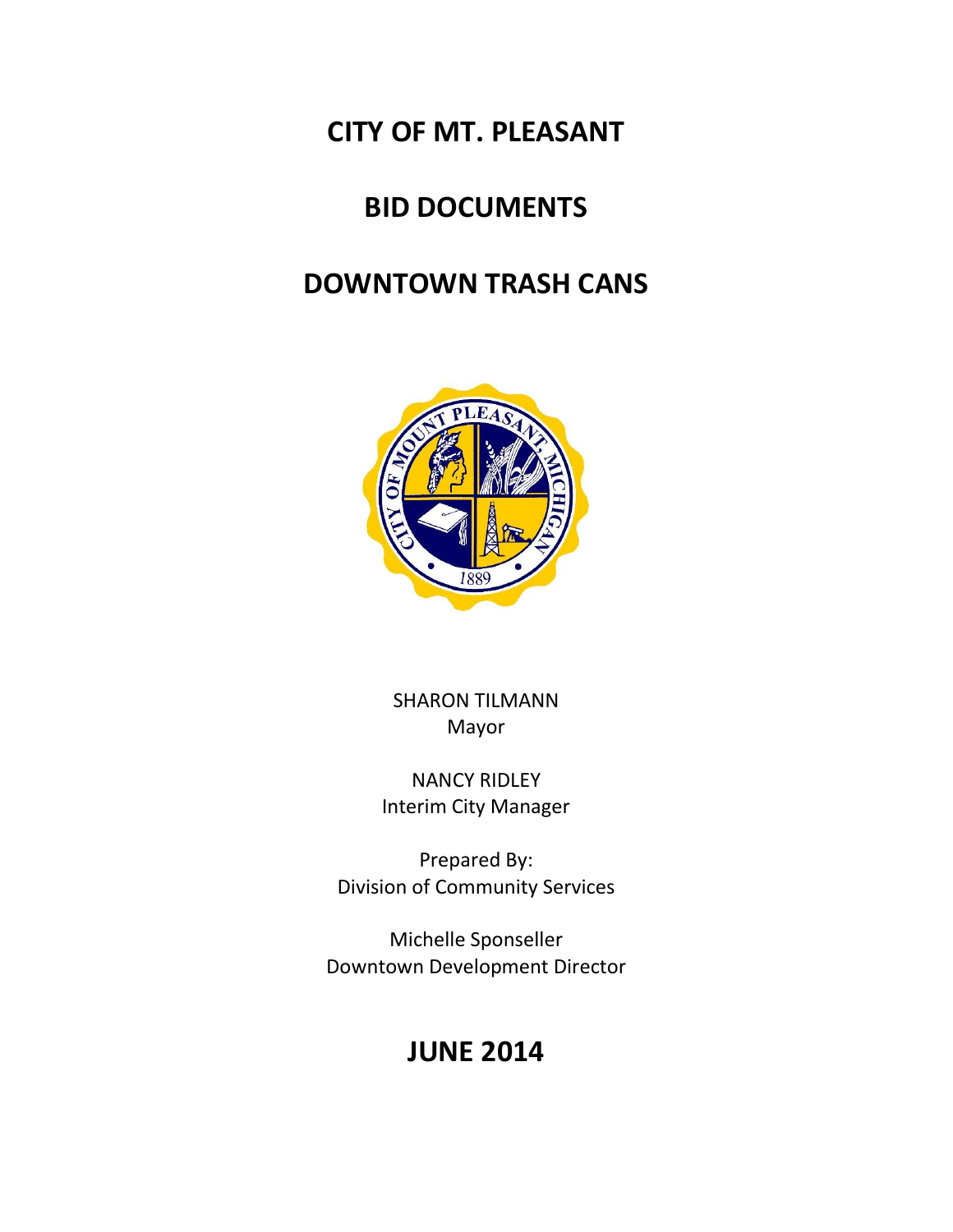

NOTICE TO BIDDERS

Downtown Refuse Containers

May 21, 2014

The City of Mt. Pleasant is requesting sealed Bids at the Office of the City Clerk, City Hall, 320 W. Broadway St., Mt. Pleasant, MI 48858 until 1:30 pm on Tuesday, June 3, 2014 at which time and place the bids will be publicly opened and read. All bids shall be submitted in a sealed envelope, plainly marked "Bid Enclosed – Downtown Refuse Containers – June 2014."

Proposals are solicited on a lump sum basis for the purchase of 30 refuse containers per specifications.

To view and download complete plans and specifications at no charge, visit the City of Mt. Pleasant website at www.mt-pleasant.org/bids.

The City of Mt. Pleasant reserves the right to accept or reject any or all bids, to waive any irregularities in the bids, and to select the bid considered most advantageous to the city.

Michelle Sponseller and a settlement of the United States of the United States of the United States of the United States of the United States of the United States of the United States of the United States of the United Sta Downtown Development Director **City Clerk** City Clerk (989) 779-5348 (989) 779-5374

Dated: May 21, 2014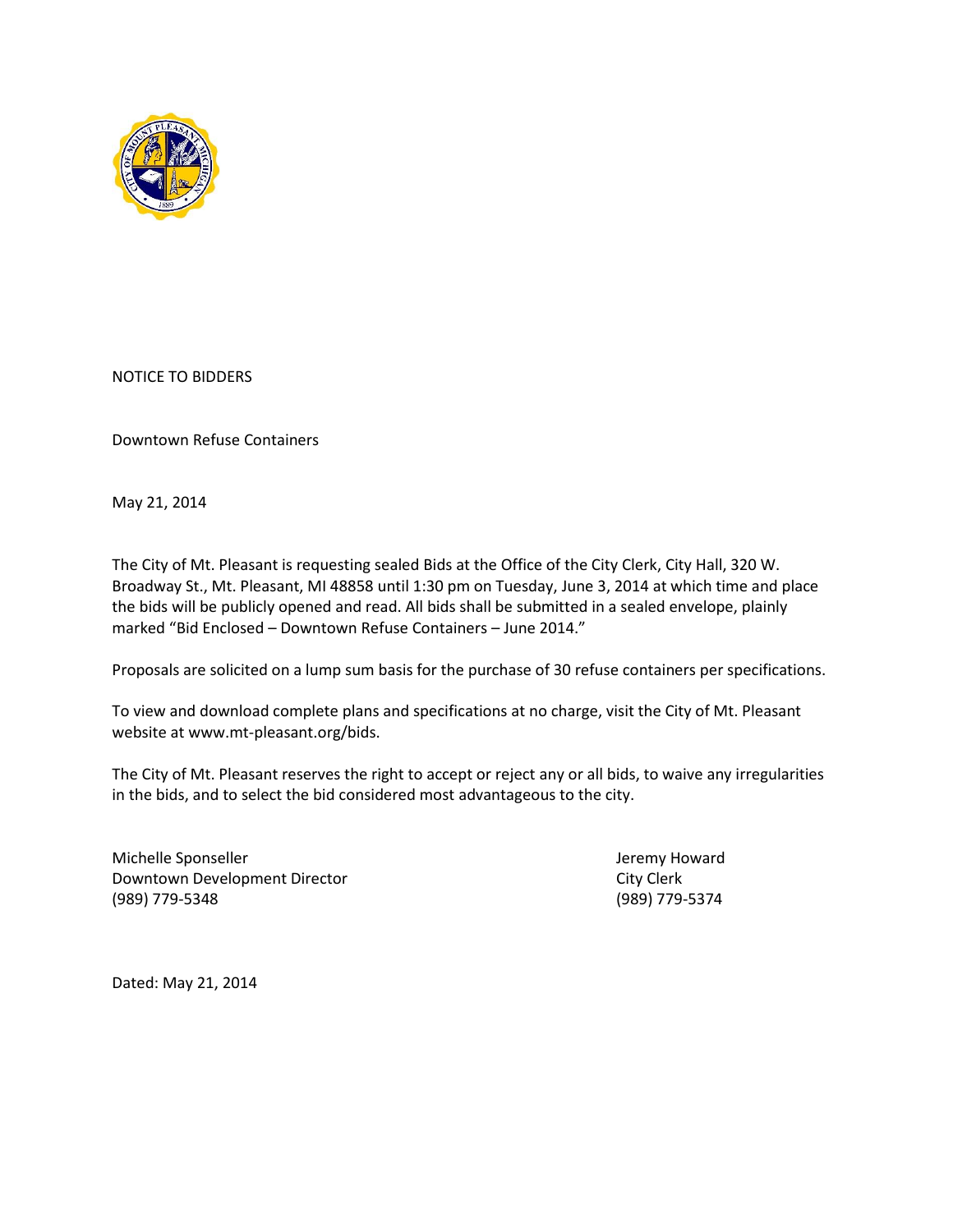

### **DOWNTOWN REFUSE CONTAINERS CITY OF MT. PLEASANT, MICHIGAN**

### **BID SPECIFICATIONS**

#### **SECTION I – GENERAL DESCRIPTION AND QUANTITY**

**Manufacturer:** Victor Stanley **Model:** DYN-SD-36 (36 gallon with liner, standard tapered lid and side door) **Color:** Black **Link to product:** <http://www.victorstanley.com/product/dyn-sd-36/>

**Quantity to Bid:** 30

#### **TIMELINE**

Notice of Award: June 12, 2014

Bids due: June 3, 2014 by 1:30 p.m.